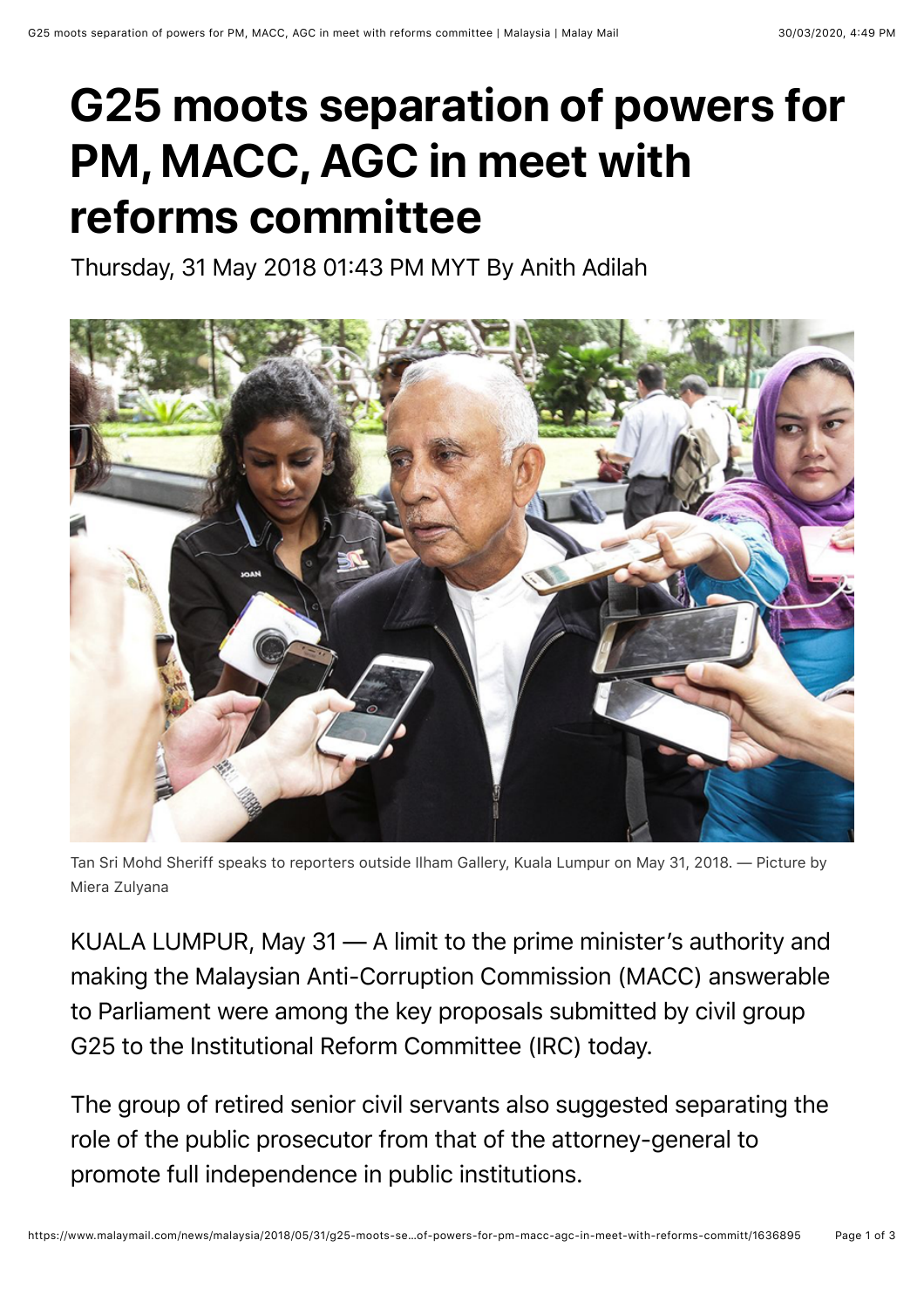"Institutional reforms are very important to bring back confidence on the economy, apart from creating a true system of check and balance to avoid abuse of powers.

"MACC, for instance, should be independent of the prime minister. It should be answerable to a commission sitting above it which is then answerable to the Parliament," Tan Sri Mohd Sheriff Mohd Kassim who led the six-member G25 team in its meeting with the IRC told reporters at Ilham Tower here.

The group was with the IRC, which answers to the Council of Eminent Persons, an informal advisory body to the government, for about 90 minutes and their discussions covered 10 reform issues.

Another member of the team Datuk Noor Farida Ariffin said limiting the prime minister's powers would rid the culture of fear in the bureaucracy and help ensure independence to key institutions.

"You have to take away the power to hire and fire an Attorney-General, judges, the MACC officials, and even police from the prime minister.

"This is so that the police can conduct their probes, the prosecutors can prosecute and the judges can deliver their judgments without being influenced by anyone of high ranks independently.

"Once you create independent institutions, you can be assured that any wrongdoings by any politicians, or Cabinet ministers, or even the prime minister will not go unpunished," she told reporters.

Mohd Sheriff said among G25's recommendations involving the civil service included the need for racial balance, meritocracy and the need for a better process in appointing heads of important departments.

The group also expressed support towards Prime Minister Tun Dr Mahathir Mohamad's suggestion yesterday to review the role of Islamic